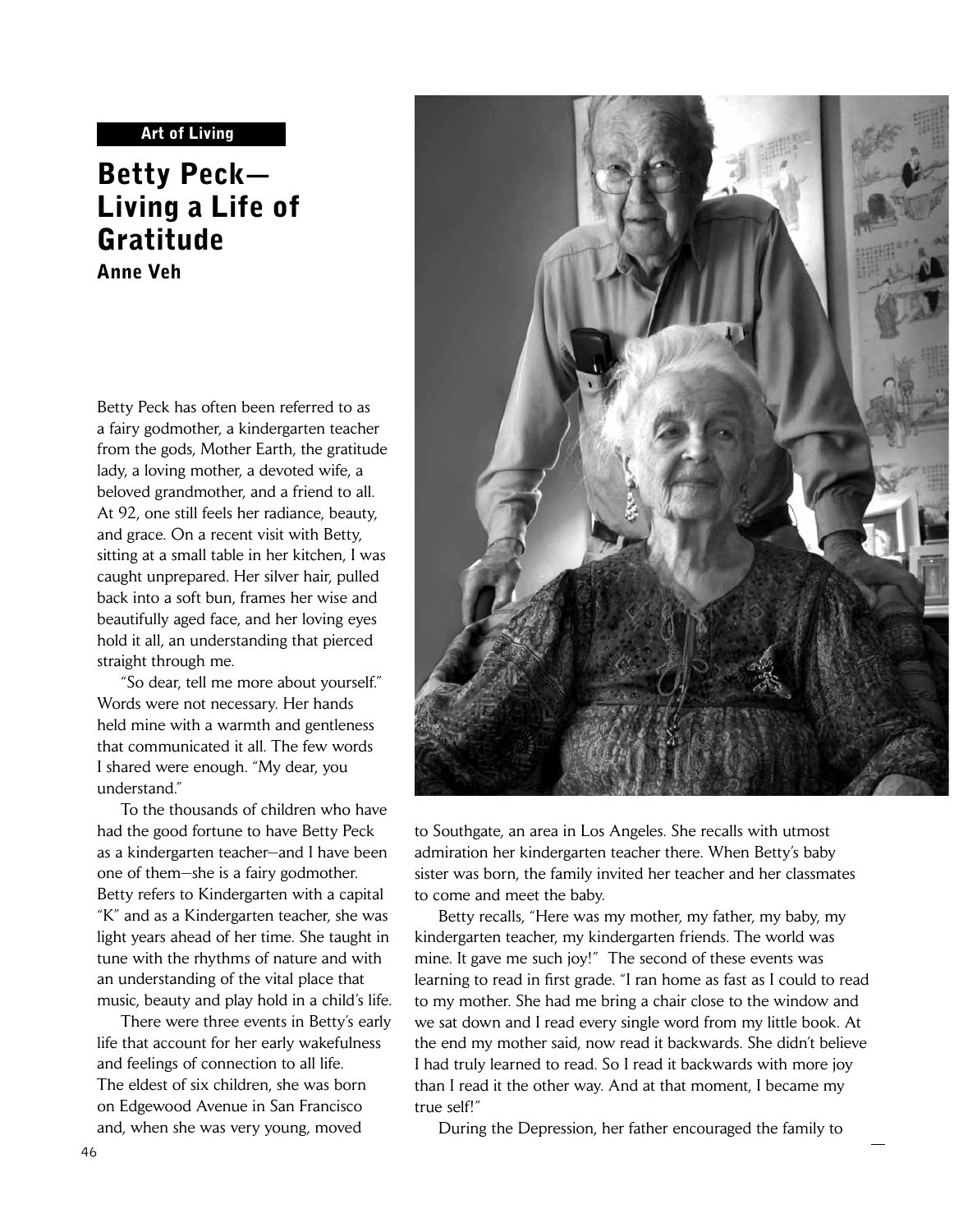

move to their farm in Modesto. On arriving, Betty's mother found the farmhouse too small for herself and the children. She asked the men to bring the hay wagons up. As she described that first night, "Here we were on this wonderful alfalfa hay under this black, night sky. The meteors were exploding across the sky. It was at this moment, that I became one with the Universe."

 One cannot speak of Betty without her husband of 60 years, Willys Peck, a local historian and former journalist. When Willys first asked Betty to marry him, she had carefully prepared a list of the qualities she wanted in a husband. Near the top was that he must have a house. One day, while Betty was at work, she received a telegram from Willys. It said, "Have house. Will you marry me?" She sent a telegram in reply, "Yes!" Their relationship is best described by their daughter, Anna, who says "Betty has the ideas and Willys manifests them." They adore each other and humor and reverence are always present.

### It Was, and Still Is, Magic

Their home and garden of over 60 years is a magical realm. The house sits close to the street, although you would never know once you enter the garden. As a child of six in Mrs. Peck's kindergarten class, I first visited their garden for an end-of-year kindergarten family picnic. Imagine, thirty children and their families frolicking in a sun-dappled garden of old oaks and ancient redwood trees with nooks and crannies for a fairy garden, a reading playhouse and garden angels scattered about. Today, the garden is unchanged. Beautifully hand-painted signs are placed throughout. One reads, "The Garden is the Source of All Life, and Basis of All Art."

 A Shakespearian scholar, Willys was inspired to build an outdoor amphitheater ("Theatre on the Ground") with the stage overlooking the Saratoga creek for family and community productions. In his youth, Willys performed with Olivia DeHaviland (a former Oak Street schoolmate). For many years, their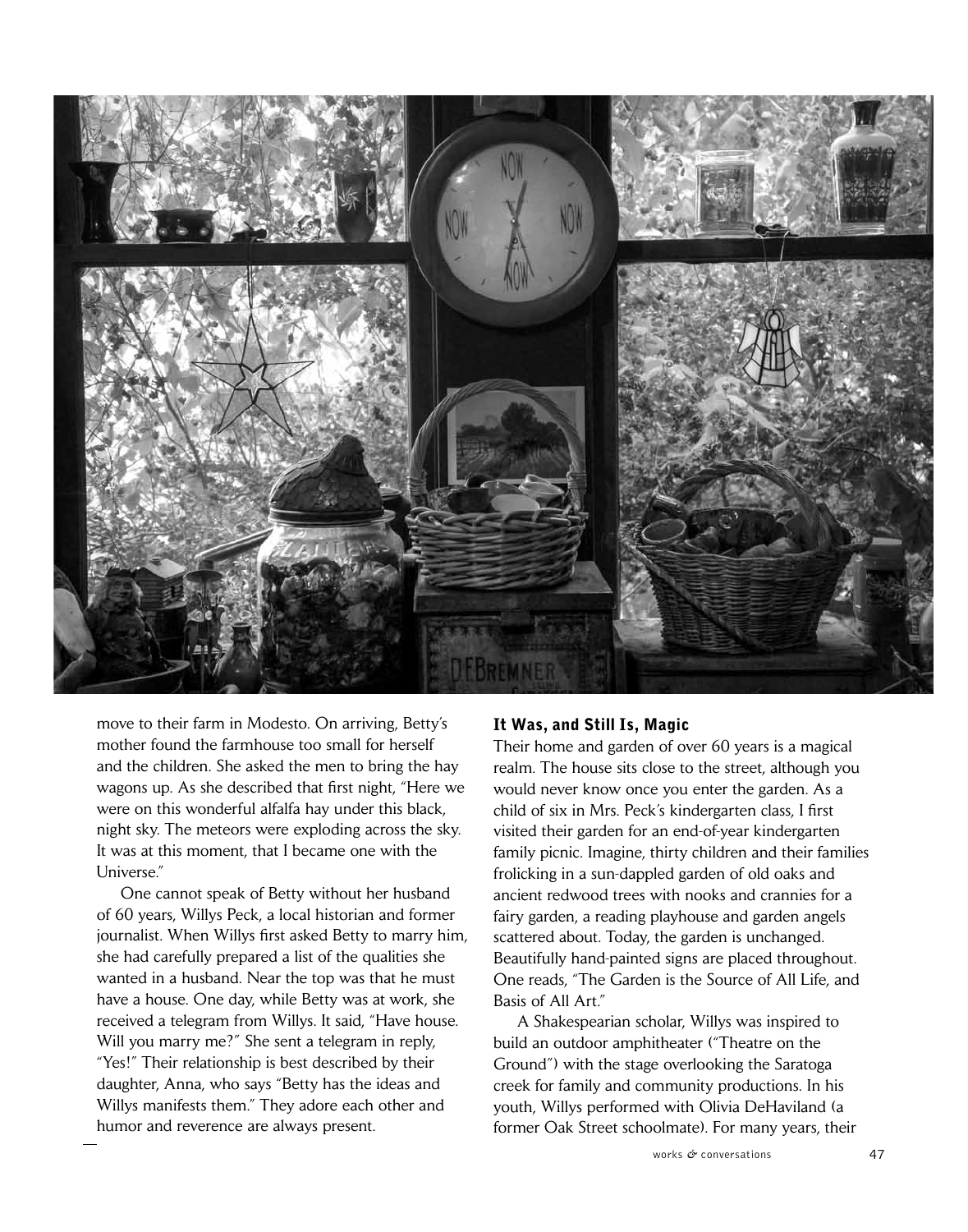daughter Anna's Walfdorf classes would perform their annual plays there. Mindful of the neighbors, Willys also added the Great Hall, an indoor performance room that holds many worldly treasures and gifts, including a handmade Native American drum, Asian robes, prayer flags for peace and a grand piano. An avid railway enthusiast, over 50 years ago Willys built a little red train, modeled after the C. P. Huntington of the Pacific Railroad, which still circles the home today. In a quaint corner of the garden resides the Maypole, which is decorated each May Day. And beyond the garden is an enchanting creek where we caught tadpoles and played in the stream as children. It was and still is magic!

## Kindergarten Warrior

"Kindergarten. That's where it all begins!" states Betty emphatically when she meets new people. There's deep wisdom in this statement. Betty has been teaching kindergarten in the Saratoga School District since the early 1950s. She was offered her first teaching job right out of college (San Jose State). She initially taught a third grade class of over 50 children in nearby Los Gatos at the University Avenue School. And just last year, Betty's first class celebrated a grand reunion in which seventeen of her students, now in their 70s, came with their children and grandchildren in tow. Letters of appreciation from her students fill books and Betty still refers to them with great fondness. She recalled reading *Wind in the Willows* to her students down by the creek. "It was a time when there were no divorces and parents were very involved with their children."

 As a kindergarten teacher, Betty shares, "The teacher has to bring herself, has to know that she is the most magnificent being in the world, and she has this gift of love to give to the children. That's what it is all about."

 She first taught kindergarten at Foothill School in Saratoga where she soon felt the constraints of the administration and district standards. "I can't teach kindergarten without a garden," she explained. When her request was denied, she took the children out into the high weeds to gather seeds and taught the children how to bake bread. When men arrived to cut the grass and spray insecticide, she stood blocking them. Eventually, after several of these showdowns, they relented.

What I most recall from my days at Foothill School

 One day, the principal came to the classroom to share new reading kits. Betty's response was, "No, I am the reading kit." When the principal said, "You can't have those logs in the play garden, they're too dangerous." Betty replied, "I stand for danger."

was Betty's soft voice, loving nature and her songs. She went to great lengths to make us feel life's magic. For instance, she brought a full-length mirror into the kindergarten room, placing it inside a closet on the back of the door. Painted in beautiful script around the door were these words, *Thank you for all the magic moments that make it possible for me to stand here and feel how truly wonderful I AM*. When a child was feeling low, she would bring the child to the mirror and stand with her hand on the child's shoulder and say, "How could you forget how wonderful you are!" Betty has a tall mirror in her garden, too.

## Planting the Seeds

To share her beliefs and to offer them as a gift to parents and teachers, Betty wrote a Kindergarten Creed: *I bring the gift of myself to this celebration of life we call the kindergarten. I come each day to be refined, smoothed, and tempered, for I hold in my hands with wonder and gratitude the future. The seeds of the future are in the oneness of all nature, all people in tune with the divine to be found in our hearts that I give through the joy and beauty of love.*

"It's what the Kindergarten teacher does, she plants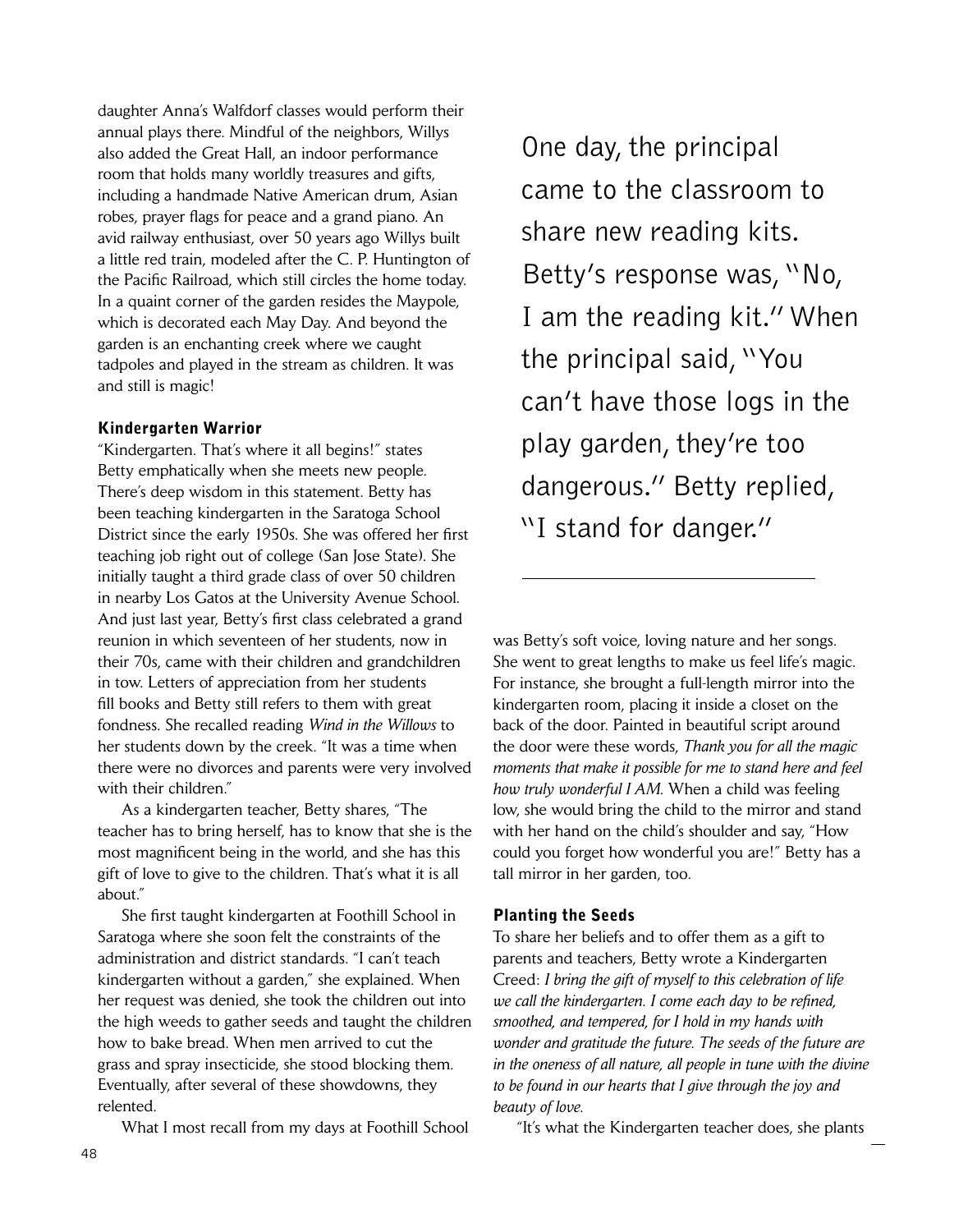

the seeds," she explains. "We give from the joy and wonder that come from our hearts where we have those special feelings of connectedness, whether you call it the Divine, or the Universe. Children want to belong and they love diversity. You can't have oneness without diversity and diversity without oneness."

 Deeply inspired by the great educator, Friedrich Froebel (1782-1852), Betty wove his sensory-rich and creative practices into her teachings. Froebel invented kindergarten, his "garden of children," and championed the care of the child in the earliest years, creating a

curriculum of singing, dancing and gardening. He also introduced the first play materials, referred to as "the gifts"—balls, wooden blocks, tiles and sticks to demonstrate that children learn by playing.

## Well, Imagine!

In the early 1970s, Marv Steinberg, a principal of nearby Oak Street Elementary School (where Willys Peck attended as a child) approached Betty to start a kindergarten. Betty said, "I won't come unless my door opens into a garden and I have a built-in oven for baking bread." He replied, "You may have anything you want. I love your philosophy and everything you do. I want you to do it all right here in my school."

 "What an endorsement! It was so exciting. Well, imagine! I wish every teacher could be told this, that they could do what they felt was right." At Oak Street School, Betty organized her kindergarten room around the four corners of the Earth. There was a place for the sun, the moon, the garden, and the kitchen. Connecting the children to nature was accomplished in every way. Dressed in a traditional dirndl (a white blouse belted with a full shirt), Betty had several dresses fashioned for each season.

 She taught science with an indoor garden, to reflect what was happening outside. And on the back wall of the room was a beautifully painted tree. The children would attend to the tree, depending on the season, adding fall leaves or spring blossoms, and every Thursday was garden day. The child who worked the hardest would be granted a crown to be king or queen of ecology for the day. And the crowned child would have the honor of passing pieces of fresh-baked bread to everyone.

 Her classroom also had a "Cinderella" rug which held the "Mother's Lap," a comfy large chair where Betty would sit and tell stories, the children all seated around her in a "moon boat" or crescent shape. And many of the children would dress up in silks and colored cloth for story time. There was a natural rhythm and routine to each day. And at the beginning and at the end, the children would be greeted or sent off with a hug while Betty sang good morning or good-bye songs.

#### I Stand for Danger

What Anna, Betty's daughter, recalls most dearly are powerful moments when her mother revealed her courageous nature. One day, the principal (described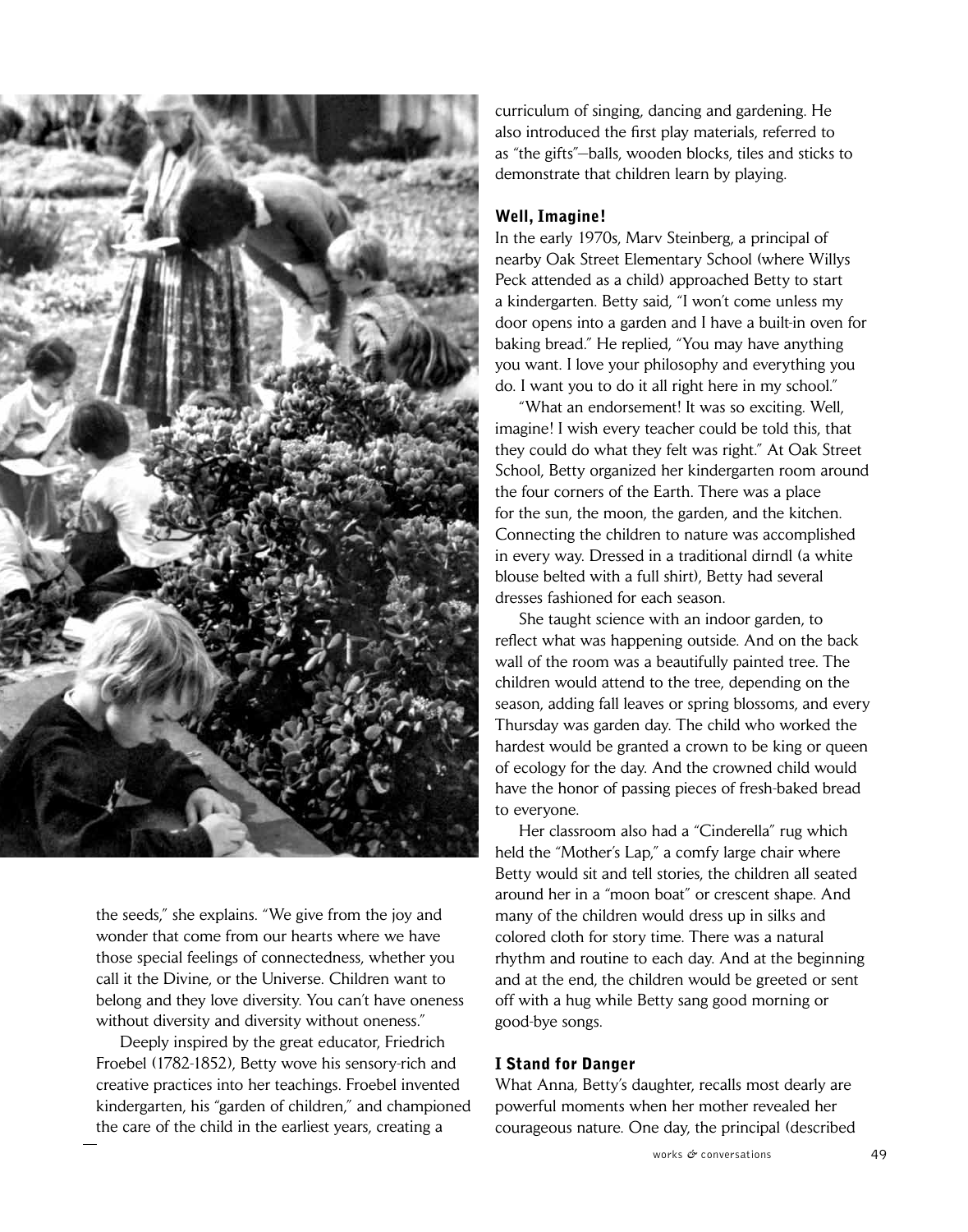by Betty as the Prince or Princess) came to the classroom to share new reading kits. Betty's response was, "No, I am the reading kit." When the Principal said, "You can't have those logs in the play garden, they're too dangerous." Betty replied, "I stand for danger."

 Betty's confidence and continual research was an endless source of strength. She understood the context for teaching. "I was so privileged to know what was truly right for the child and what it was all about by the way I had gathered it myself from every corner of the world." Betty also felt that what the kindergarten teacher could bring was of essential importance for the parents and the administration as well.

 Betty Peck is also revered as a mentor whose passion for inspiring young teachers extended to her Kindergarten Forums, which she holds in her home four times a year. She is known widely as an innovator and is highly respected in the Waldorf education community. Betty has published two books, *Kindergarten Education: Freeing Children's Creative Potential* (published by Hawthorn Press) and a novel, *A Kindergarten Teacher Looks at the Word GOD: Reflections on Goodness, Oneness and Diversity* (published by the Rudolf Steiner College Press). She has two additional books in manuscript form, "Changing All the No's to Yes's and All the Negatives to Positives" and "How to Set Up a Kindergarten Classroom."

## From Kindergartens to Gardens

Betty's gifts extend beyond the education community. In 1972, she and a group of active citizens invited the late visionary master gardener and horticulturist Alan Chadwick to come to Saratoga and start a community garden. Betty was introduced to Alan Chadwick's work through her daughter, Anna, who was attending UC Santa Cruz at the same time Alan Chadwick was hired to start a student garden and training program. Thanks to their combined efforts, the



Saratoga Community Garden was established on 10 acres of land, envisioned by Betty and designed by Alan Chadwick. It served as a demonstration garden for children and adults until 1987, when